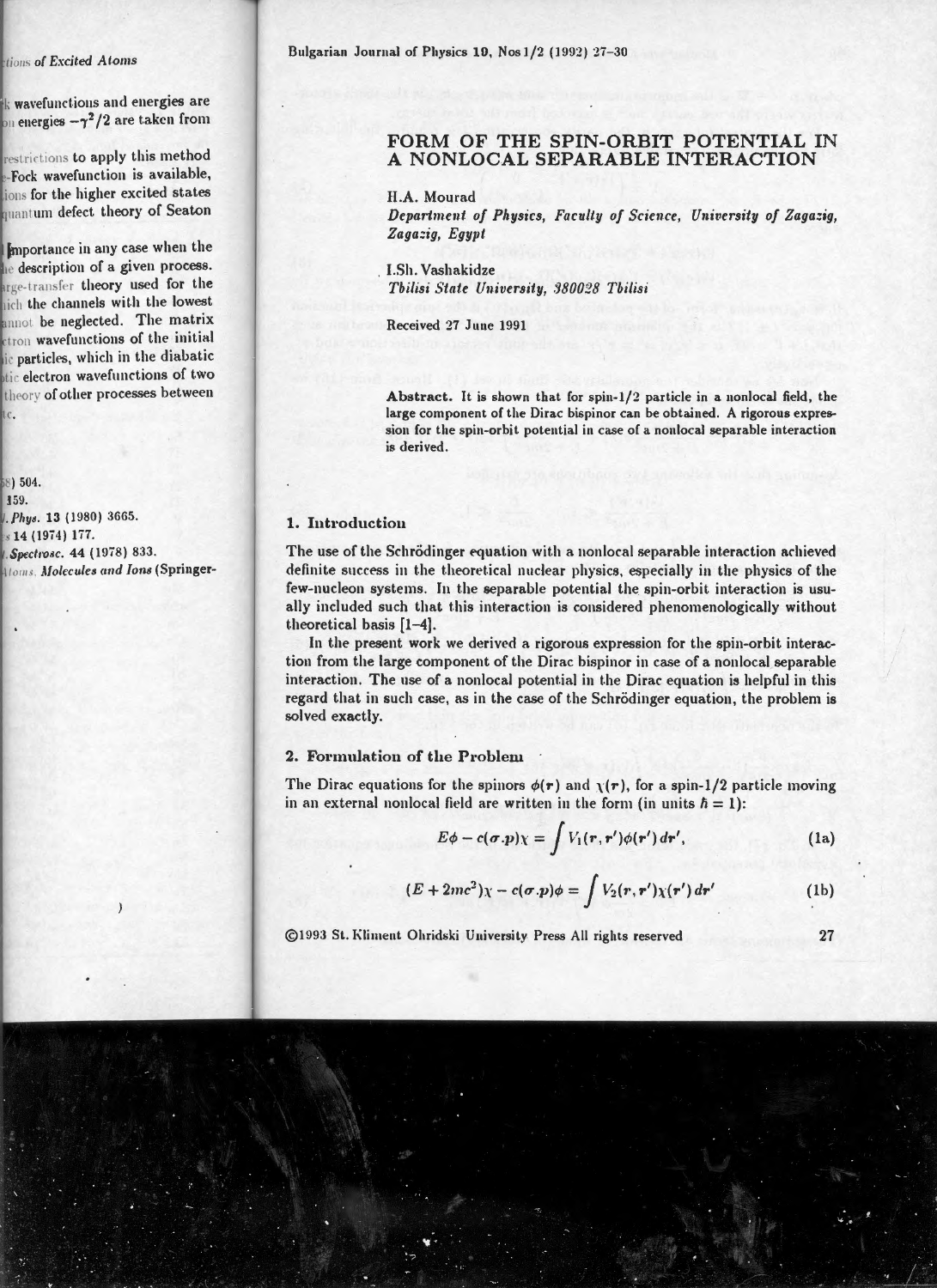where  $p = -i\nabla$  is the momentum operator and  $\sigma(\sigma_1, \sigma_2, \sigma_3)$  is the Pauli vectormatrix where the rest energy *mc3* is excreted from the total energy.

For the central interaction, the parity conservation law requires the following form for the nonlocal separable interaction:

$$
V = \begin{pmatrix} V_1(\mathbf{r}, \mathbf{r}') & 0 \\ 0 & V_2(\mathbf{r}, \mathbf{r}') \end{pmatrix}
$$
 (2)

where

$$
V_1(\mathbf{r}, \mathbf{r}') = V_{ji}(\mathbf{r}) V_{ji}(\mathbf{r}') \Omega_{jIM}(\mathbf{n}) \Omega_{jIM}^*(\mathbf{n}')
$$
  
\n
$$
V_2(\mathbf{r}, \mathbf{r}') = V_{ji}(\mathbf{r}) V_{ji}(\mathbf{r}') \Omega_{jUM}(\mathbf{n}) \Omega_{jUM}^*(\mathbf{n}').
$$
\n(3)

Here  $V_{il}(r)$  is the "form" of the potential and  $\Omega_{ilM}(n)$  is the spin spherical function [5];  $j = l \pm 1/2$  is the quantum number of the total angular momentum such that  $I + I' = 2j$ ,  $n = r/r$ ,  $n' = r'/r$  are the unit vectors in direction r and r', respectively.

Now let us consider the nonrelativistic limit in set (1). Hence, from (1b) we define the small component as

$$
\chi(\mathbf{r}') = \frac{c(\sigma \cdot \mathbf{p})}{E + 2mc^2} \phi(\mathbf{r}) + \frac{1}{E + 2mc^2} \int V_2(\mathbf{r}, \mathbf{r}') \chi(\mathbf{r}') d\mathbf{r}'. \tag{4}
$$

Assuming that the following two conditions are satisfied

$$
\frac{V_2(r,r')}{E+2mc^2} \ll 1, \qquad \frac{E}{2mc^2} \ll 1,
$$
\n(5)

substituting (4) into (1a) and carrying out the iteration, for the large component of the Dirac bispinor we obtain:

$$
E\phi = \frac{c^2 p^2}{E + 2mc^2} \phi + \frac{c(\sigma.p)}{E + 2mc^2} \int dr' V_2(\mathbf{r}, \mathbf{r}') \frac{c(\sigma.p')}{E + 2mc^2} \phi(\mathbf{r}')
$$
  
+  $\frac{c(\sigma.p)}{E + 2mc^2} \int dr' V_2(\mathbf{r}, \mathbf{r}') \frac{1}{E + 2mc^2} \int dr'' V_2(\mathbf{r}, \mathbf{r}'') \frac{c(\sigma.p'')}{E + 2mc^2} \phi(\mathbf{r}'') (6)$   
+  $\cdots$  +  $\int V_1(\mathbf{r}, \mathbf{r}') \phi(\mathbf{r}') d\mathbf{r}'.$ 

In the nonrelativistic limit Eq. (G) can be written in the form:

$$
E\phi = \frac{p^2}{2m}\Big(1 - \frac{E}{2mc^2}\Big)\phi + \int V_1(\mathbf{r}, \mathbf{r}')\phi(\mathbf{r}') d\mathbf{r}' + \frac{1}{(2mc)^2}\Big(1 - \frac{E}{2mc^2}\Big)(\sigma \cdot p)\int d\mathbf{r}' V_2(\mathbf{r}, \mathbf{r}')\Big(1 - \frac{E}{2mc^2}\Big)(\sigma \cdot p')\phi(\mathbf{r}') + \cdots + .
$$
\n(7)

In Eq. (7), the main terms are those which are in the Schrödinger equation for a nonlocal potential, i.e.

$$
E\phi = \frac{p^2}{2m}\phi + \int V_1(\mathbf{r}, \mathbf{r}')\phi(\mathbf{r}') d\mathbf{r}'. \tag{8}
$$

The remaining terms are considered small (of order  $v/c$ ) corrections.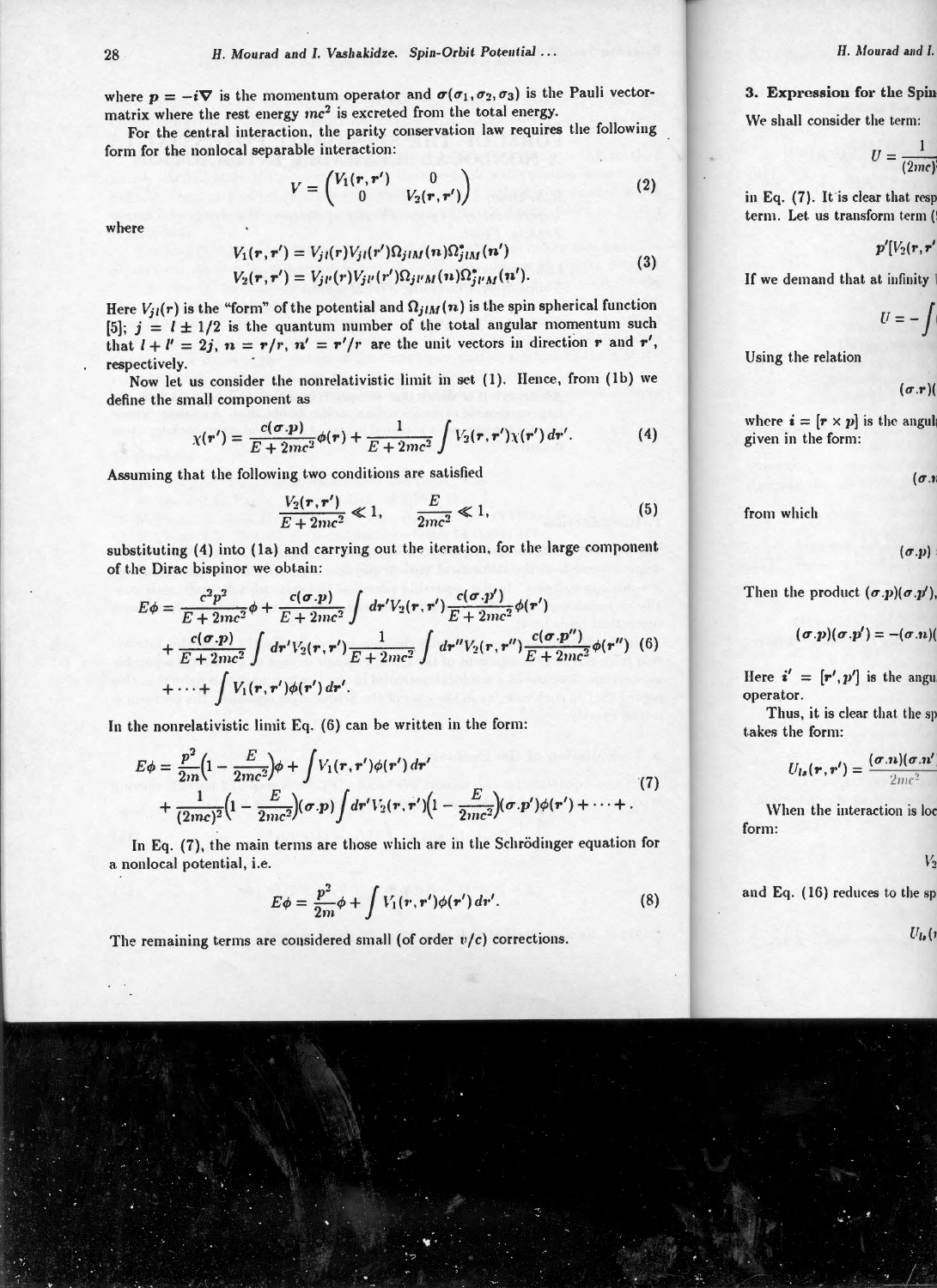## 3. Expression for the Spin-orbit Interaction

We shall consider the term:

$$
U = \frac{1}{(2mc)^2}(\boldsymbol{\sigma}.\boldsymbol{p}) \int V_2(\boldsymbol{r}, \boldsymbol{r}')(\boldsymbol{\sigma}.\boldsymbol{p}') \phi(\boldsymbol{r}') d\boldsymbol{r}' \qquad (9)
$$

in Eq. (7). It is clear that responsible for the spin-orbit interaction is, namely, this term. Let us transform term (9). Noting that  $p' = i \nabla$ , we can write the identity:

$$
p'[V_2(r,r')\phi(r')] = (p'V_2)\phi(r') + V_2(p'\phi). \qquad (10)
$$

If we demand that at infinity  $V_2\phi$  equals zero, then U may be written as:

$$
U = -\int (\boldsymbol{\sigma}.\boldsymbol{p}) \big[ (\boldsymbol{\sigma}.\boldsymbol{p}') V_2(\boldsymbol{r},\boldsymbol{r}') \big] \phi(\boldsymbol{r}') d\boldsymbol{r}'. \qquad (11)
$$

Using the relation

$$
(\sigma \cdot r)(\sigma \cdot p) = (r \cdot p) + i(\sigma \cdot [r \times p]) \tag{12}
$$

where  $\mathbf{i} = [\mathbf{r} \times \mathbf{p}]$  is the angular momentum operator, the expression (12) may be given in the form :

$$
(\sigma.n)(\sigma.p) = (n.p) + \frac{i}{r}(\sigma.i), \qquad (13)
$$

from which

$$
(\sigma.p) = (\sigma.n) \left\{ -i \frac{\partial}{\partial r} + \frac{i}{r} (\sigma.i) \right\}.
$$
 (14)

Then the product  $(\sigma.p)(\sigma.p')$ , which enters in (11), is presented in the form:

$$
(\boldsymbol{\sigma}.\boldsymbol{p})(\boldsymbol{\sigma}.\boldsymbol{p}') = -(\boldsymbol{\sigma}.\boldsymbol{n})(\boldsymbol{\sigma}.\boldsymbol{n}')\left\{-\frac{\partial}{\partial r} + \frac{1}{r}(s.\boldsymbol{i})\right\}\left\{-\frac{\partial}{\partial r'} + \frac{1}{r'}(s.\boldsymbol{i}')\right\}.
$$
 (15)

Here  $\mathbf{i}' = [\mathbf{r}', \mathbf{p}']$  is the angular momentum operator, and  $\mathbf{s} = \frac{1}{2}\boldsymbol{\sigma}$  is the spin operator.

Thus, it is clear that the spin-orbit interaction in case of a nonlocal interaction takes the form:

$$
U_{ls}(\mathbf{r},\mathbf{r}')=\frac{(\boldsymbol{\sigma}.\mathbf{n})(\boldsymbol{\sigma}.\mathbf{n}')}{2mc^2}\left\{\frac{1}{r'}(i.s)\frac{\partial}{\partial r}V_2(\mathbf{r},\mathbf{r}')+\frac{1}{r}(i.s)\frac{\partial}{\partial r'}V_2(\mathbf{r},\mathbf{r}')\right\}.
$$
 (16)

When the interaction is local then, as it is known,  $V_2(\mathbf{r}, \mathbf{r}')$  is presented in the form:

$$
V_2(\mathbf{r}, \mathbf{r}') = V(\mathbf{r})\delta(\mathbf{r} - \mathbf{r}') \tag{17}
$$

and Eq. (16) reduces to the spin-orbit interaction for the local potential

$$
U_{ls}(r) = \frac{1}{2m^2c^2} \frac{1}{r} \frac{\partial V_2(r)}{\partial r}(s.\mathbf{i}).
$$
\n(18)